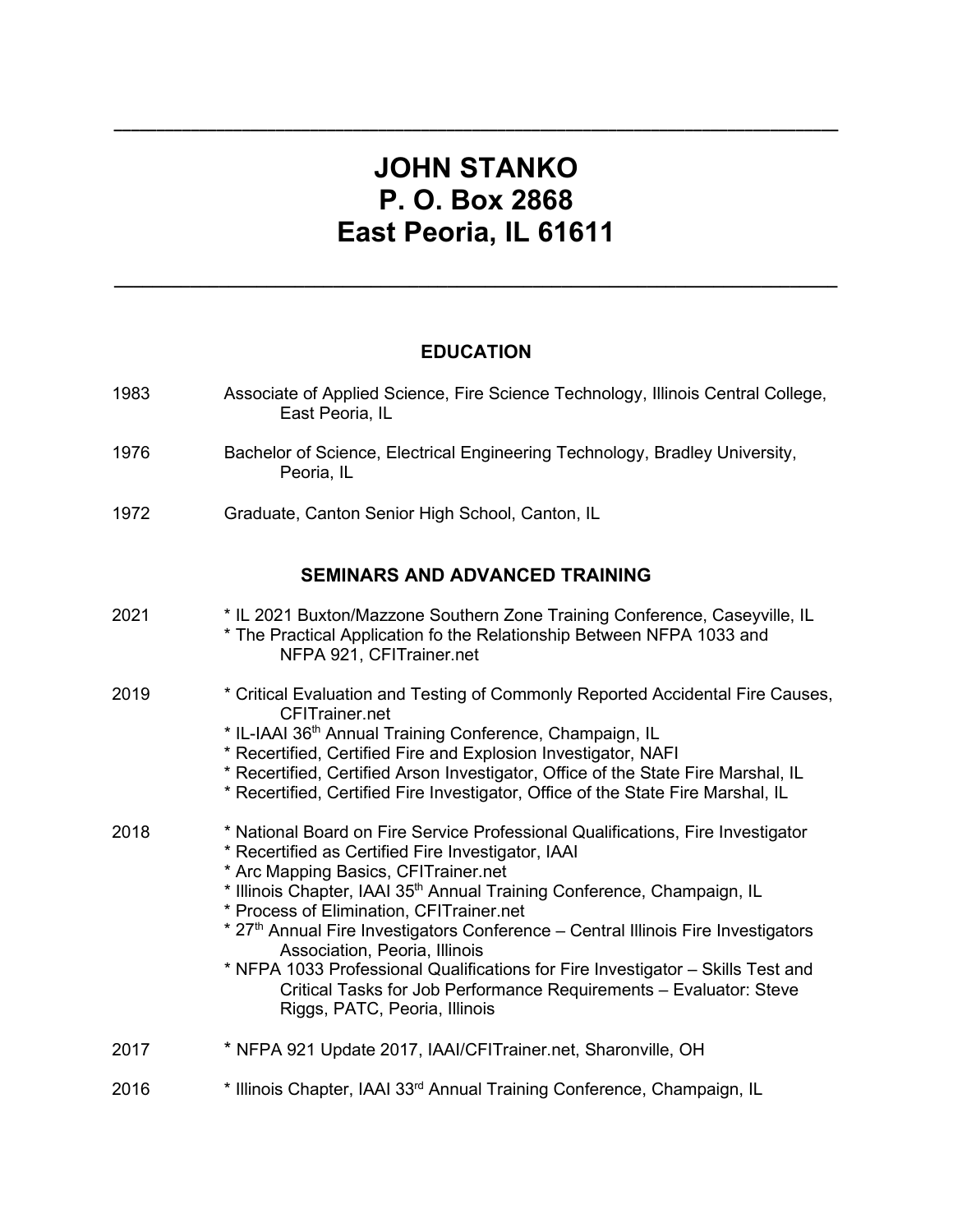| 2015 | * Recertification, Certified Fire & Explosion Investigator, National Association of<br>Fire Investigators, Sarasota, FL<br>* Recertified, Certified Arson Investigator, Office of the State Fire Marshal, IL<br>* Recertified, Certified Fire Investigator, Office of the State Fire Marshal, IL                         |  |
|------|--------------------------------------------------------------------------------------------------------------------------------------------------------------------------------------------------------------------------------------------------------------------------------------------------------------------------|--|
| 2014 | * Illinois Chapter, IAAI 31 <sup>st</sup> Annual Training Conference, Champaign, IL                                                                                                                                                                                                                                      |  |
| 2013 | * National Board on Fire Service Professional Qualifications, Fire Investigator<br>* Recertified as Certified Fire Investigator, IAAI<br>* Fire Investigator Scene Safety, CFITrainer.net<br>* Illinois Chapter, IAAI 30 <sup>th</sup> Annual Fire Training Conference, Champaign, IL                                    |  |
| 2012 | * National Board on Fire Service Professional Qualifications, Fire Investigator<br>* NFPA 921 & NFPA 1033 Changes, IAAI, Chicago, IL<br>* Illinois Chapter, IAAI Southern Zone Training Conference, Fairview Heights, IL<br>* Illinois Chapter, IAAI Northern Zone Fire Investigation Training Conference,<br>Mokena, IL |  |
| 2011 | * Recertified as Certified Fire Investigator, Office of the Illinois State Fire Marshal<br>* Recertified as Certified Arson Investigator, Office of the Illinois State Fire<br>Marshal                                                                                                                                   |  |
| 2010 | * Certified Fire & Explosion Investigator, National Association of Fire<br>Investigators, Sarasota, FL<br>* Illinois Chapter, IAAI Southern Zone Training Conference, Collinsville, IL                                                                                                                                   |  |
| 2009 | * Illinois Chapter, IAAI 26th Annual Training Conference, Champaign, IL                                                                                                                                                                                                                                                  |  |
| 2008 | * Recertified as Certified Fire Investigator, IAAI<br>* National Board on Fire Service Qualifications, Fire Investigator, Certificate<br>#316503                                                                                                                                                                         |  |
|      | * Illinois Chapter, IAAI Southern Zone Training Conference, Fairview Heights, IL<br>* Illinois Chapter, IAAI 25th Annual Training Conference, Champaign, IL                                                                                                                                                              |  |
| 2006 | * Fire/Arson Fatality Fire Scene Investigation, PATC, Springfield, IL                                                                                                                                                                                                                                                    |  |
| 2005 | * Illinois Chapter, IAAI 22nd Annual Training Conference, Urbana, IL                                                                                                                                                                                                                                                     |  |
| 2004 | * Illinois Chapter, IAAI 21st Annual Training Conference, Urbana, IL<br>* Central Illinois Fire Investigators Association Training Conference, Peoria, IL                                                                                                                                                                |  |
| 2002 | * August F. Mazzone Fire Investigation Conference, Collinsville, IL<br>* Recertified as Certified Fire Investigator, IAAI                                                                                                                                                                                                |  |
| 2001 | * Illinois Chapter, IAAI 18th Annual Training Conference, Urbana, IL                                                                                                                                                                                                                                                     |  |
| 2000 | * Illinois Chapter, IAAI 17th Annual Training Conference, Urbana, IL<br>* Re-Elected three year term as Central Zone Director of the Illinois Chapter, IAAI                                                                                                                                                              |  |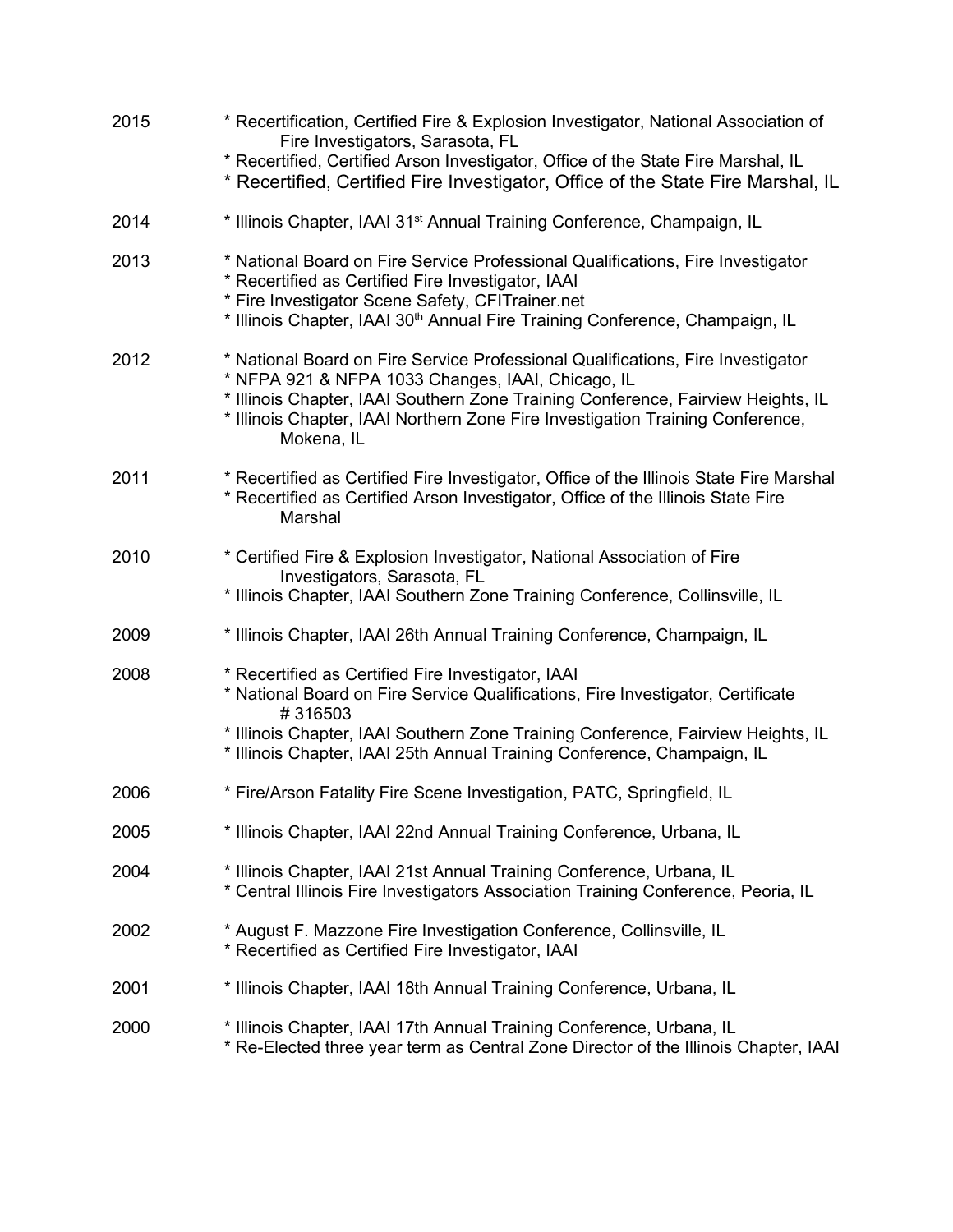| 1998 | * IAAI 49th Annual Seminar, Portland, OR<br>* Flashover and Its Effects on Origin and Cause Investigations Conference,<br>Belleville Area Community College, Belleville, IL                                                                                                                                                                                                                                                                                                               |  |  |
|------|-------------------------------------------------------------------------------------------------------------------------------------------------------------------------------------------------------------------------------------------------------------------------------------------------------------------------------------------------------------------------------------------------------------------------------------------------------------------------------------------|--|--|
| 1997 | * Advanced Arson Investigation, MABAS Division 10, Des Plaines, IL<br>* Re-Elected three year term as Central Zone Director of the Illinois Chapter, IAAI<br>* Recertified as Certified Fire Investigator, IAAI                                                                                                                                                                                                                                                                           |  |  |
| 1996 | * Illinois Chapter, IAAI 13th Annual Training Conference, Urbana, I<br>* IAAI 47th Annual Seminar, St. Louis, MO                                                                                                                                                                                                                                                                                                                                                                          |  |  |
| 1995 | * Illinois Chapter IAAI 12th Annual Training Conference, Urbana, IL<br>* Third District Arson Seminar, Harvey, IL                                                                                                                                                                                                                                                                                                                                                                         |  |  |
| 1994 | * IAAI 45th Annual Seminar, Biloxi, MS<br>* Southern Illinois Arson Investigation Conference, Collinsville, IL<br>* Advanced Origin and Cause\Court Techniques, Bureau of Alcohol, Tobacco<br>and Firearms. National Academy, Glynco, GA<br>* Re-Elected three year term as Central Zone Director of the Illinois Chapter,<br><b>IAAI</b><br>* Illinois Chapter I.A.A.I. 11th Annual Training Conference, Urbana, IL<br>* Southern Illinois Arson Investigation Seminar, Collinsville, IL |  |  |
| 1993 | * Illinois Chapter I.A.A.I. 10th Annual Training Conference, Urbana, IL                                                                                                                                                                                                                                                                                                                                                                                                                   |  |  |
| 1992 | * Southern Illinois Arson Investigation Conference, Collinsville, IL<br>* Illinois Chapter IAAI 9th Annual Training Conference, Urbana, IL<br>* Re-Elected two-year term as Central Zone Director of the Illinois Chapter, IAAI<br>* Recertified as Certified Fire Investigator, IAAI                                                                                                                                                                                                     |  |  |
| 1991 | * Illinois Chapter, IAAI 8th Annual Training Conference, Urbana, IL<br>* Advanced Origin and Cause Seminar, Illinois Advisory Committee on Arson<br>Prevention, Des Plaines, IL<br>* Third District 5th Annual Arson Seminar, Harvey, IL                                                                                                                                                                                                                                                  |  |  |
| 1990 | * Vehicle Searches, Eye Witness I.D., and Confession, Western Illinois Police<br>Training Unit, Canton, IL<br>* Illinois Chapter, IAAI 7th Annual Training Conference, Urbana, IL<br>* Re-Elected two-year term as Central Zone Director for the Illinois<br>Chapter, IAAI                                                                                                                                                                                                                |  |  |
| 1989 | * Southern Illinois Arson Investigation Seminar, Collinsville, IL<br>* Education and Training Committee for the Annual Training Conference, Illinois<br>Chapter, IAAI<br>* Third District Annual Arson Seminar, Harvey, IL                                                                                                                                                                                                                                                                |  |  |
| 1988 | * Fire Investigation Training Conference, Illinois Chapter, IAAI, Champaign, IL<br>* Southern Illinois Arson Investigation Seminar, Collinsville, IL<br>* Two-year term as Central Zone Director for the Illinois Chapter of the IAAI                                                                                                                                                                                                                                                     |  |  |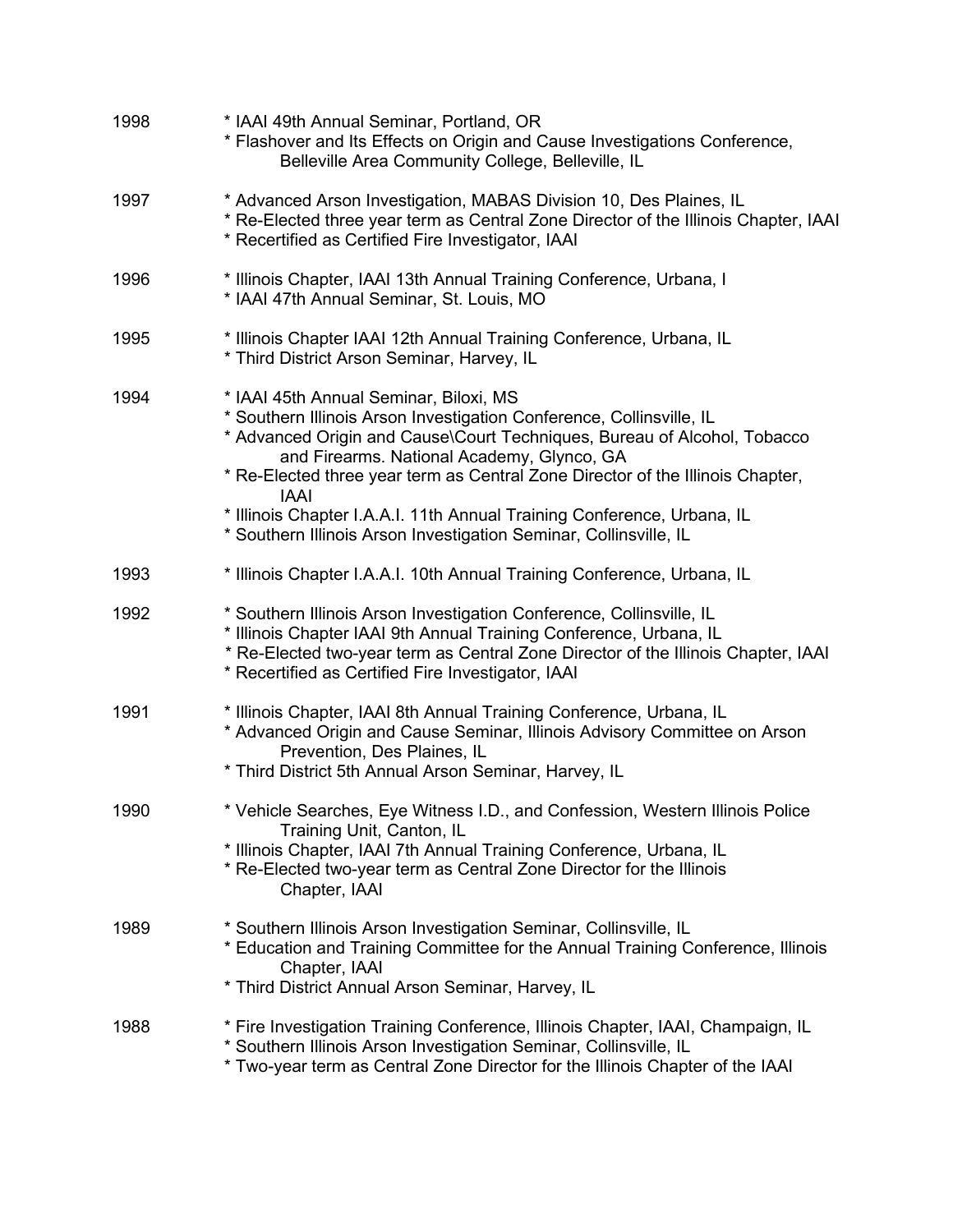| 1987 | * Northern Illinois Arson Seminar, South Beloit, IL<br>* Southern Illinois Arson Investigation Seminar, Collinsville, IL<br>* Certified Fire Investigator, Illinois Chapter IAAI |
|------|----------------------------------------------------------------------------------------------------------------------------------------------------------------------------------|
| 1986 | * Northern Illinois Arson Seminar, South Beloit, IL<br>* Southern Illinois Arson Investigation Seminar, Collinsville, IL                                                         |
| 1985 | * Northern Illinois Arson Seminar, Rockford, IL<br>* Certified Fire Investigator, Illinois                                                                                       |
| 1984 | * Northern Illinois Arson Seminar, Rockford, IL                                                                                                                                  |
| 1983 | * Northern Illinois Arson Seminar, Rockford, IL                                                                                                                                  |
| 1982 | * Certified Arson Investigator, Illinois                                                                                                                                         |
| 1981 | * Roland Behrens Arson Seminar, Normal, IL                                                                                                                                       |
| 1980 | * Certified Advanced Fire Fighter, Illinois                                                                                                                                      |
| 1979 | * Collection and Preservation of Evidence, Macomb, IL<br>* Field Note-taking, Report Writing and Crime Scene Sketching, Macomb, IL                                               |
| 1977 | * Arson and Criminal Investigation, Macomb, IL                                                                                                                                   |
| 1976 | * Constitutional Aspects of Search and Seizure, Macomb, IL                                                                                                                       |

1975 **\* Certified Basic Fire Fighter, Illinois** 

## **INSTRUCTOR**

| 2000      | * Team Leader, Practical Field Exercise, 17th Annual Training Conference,<br>Illinois Chapter, IAAI, Urbana, IL                 |
|-----------|---------------------------------------------------------------------------------------------------------------------------------|
| 1999      | * Co-Instructor, Essentials of Fire Scene Investigation, 16th Annual Training<br>Conference, Illinois Chapter, IAAI, Urbana, IL |
| 1994      | * Co-Instructor for Practical Field Exercise, 11th Annual Training Conference,<br>Illinois Chapter, IAAI, Urbana, IL            |
| 1988-2000 | * Member, Education and Training Committee, Illinois Chapter, IAAI                                                              |
| 1988      | * Team Coordinator, Advanced Field Exercise, Fire Investigation Training<br>Conference, Illinois Chapter, IAAI, Champaign, IL   |
| 1984-86   | * Co-Training Officer, Central Illinois Fire Investigators Association                                                          |